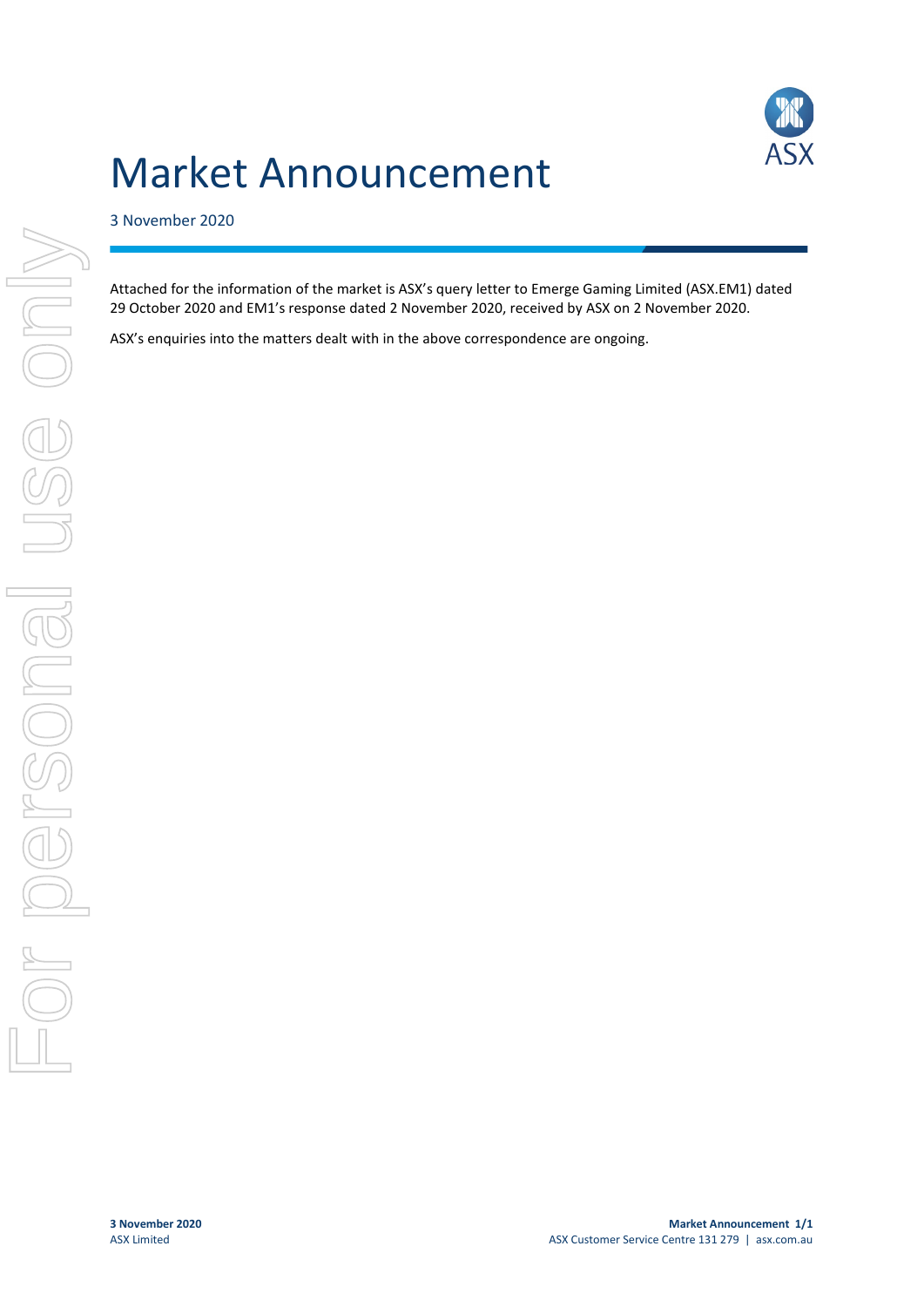

## **ASX RELEASE**

Forersonal use only EC SS personal

2 November 2020

Daniel Nicholson, Adviser, Listings Compliance (Perth) ASX Compliance Pty Ltd Level 40, Central Park, 152-158 St Georges Terrace Perth WA 6000

Dear Daniel:

### **EMERGE GAMING LIMITED ('EM1'): GENERAL – QUERY**

In reference to your letter of 29 October 2020 entitled "Emerge Gaming Limited ('EM1'): General Query" and providing context for the requests for information that centres around EM1's agreement, counterparty information, a publications and announcements involving EM1's agreement counterparty Tecnologia de Impacto Multiple S.L. ('TIM'), the response to your requests for information in number order is as follows:

*1. Does EM1 consider the Partnership Agreement to be information that a reasonable person would expect to have a material effect on the price or value of its securities?*

Yes.

*2. If the answer to question 1 is "no", please advise the basis for that view.*

Not applicable.

*3. When did EM1 first become aware of the Partnership Agreement?*

8 September 2020.

*4. If EM1 first became aware of the Partnership Agreement before 10 September 2020 (being the date of the Partnership Announcement), did EM1 make any announcement prior to the relevant date which disclosed the information? If so, please provide details. If not, please explain why this information was not released to the market at an earlier time, commenting specifically on when you believe EM1 was obliged to release the information under Listing Rules 3.1 and 3.1A and what steps EM1 took to ensure that the information was released promptly and without delay.*

EM1 sought a trading halt premarket on 8 September 2020, effectively as soon as it became aware that the Partnership Agreement would likely be signed. The Partnership announcement was finalised and released on 10 September 2020, at which point, EM1 re-commenced trading.

**Head Office Address:** 642 Newcastle Street, Leederville, WA, 6007 Australia

**South African Office:** 3rd Floor, Edge Building 22 Somerset Road, Green Point Cape Town, 8005 South Africa

**Contact Us:** Mail: info@emergegaming.com.au Call: + 618 6380 2555

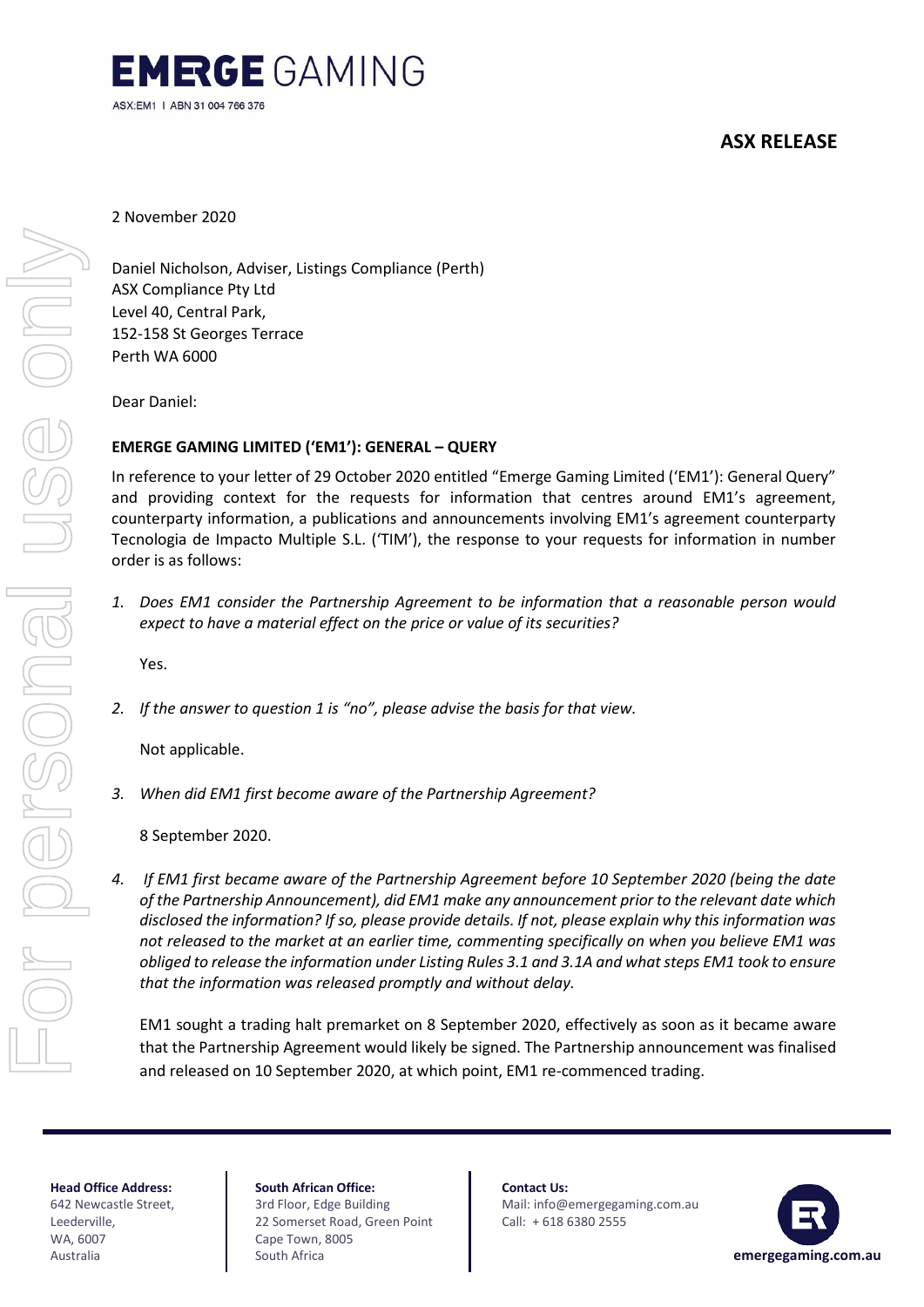# **EMRGE** GAMING ASX:EM1 | ABN 31 004 766 376

- *5. It appears to ASX that the "Crowd1" referred to in Market Herald Article is same, or associated with, the entities referenced in the FMA NZ Warning, SEC Advisory and SEC CDO. With respect to this:*
	- *5.1. Please describe the relationship (if any) between TIM, Impact Crowd Technology SL and "Crowd1" (or its associated entities), including reference to any relevant underlying agreements.*

EM1, despite having made enquiries with Tecnología de Impacto Múltiple SL (TIM), is unaware of the ownership of any of these entities other than that Impact Crowd Technology SL is "related" to TIM. This information is not publicly available.

However, EM1 understands that TIM has entered into a long term agreement with Crowd1 under which TIM is the sole provider of products of Crowd1 but there is no exclusivity clause included in the agreement between these parties. EM1 is unaware of any other terms of this agreement. Crowd1 has managed to build a very large network of members (currently more than 15 million). Promoters of products, such as TIM, seek to promote products into the Crowd1 member network. EM1 further understands that the agreement between TIM and Crowd1 provides that Crowd1 will earn commissions from TIM on product sales generated directly from the recommendations made by its Crowd1 network members.

The ICT Group referred to in the EM1 announcement of 10 September 2020 is merely a reference to a group of related companies of which TIM is a part.

*5.2. Please confirm whether EM1 is aware of any or all of the FMA NZ Warning, SEC Advisory or SEC CDO, or any other warnings or orders of that nature with respect to "Crowd1" or its associated entities? If yes, please confirm when and how EM1 first became aware.*

EM1 is aware of this information as a result of its due diligence in relation to TIM prior to entering into the Partnership Agreement. EM1 conducted due diligence in relation to TIM and its related entities prior to ultimately entering into the Partnership Agreement. EM1 became aware of the abovementioned warnings during this due diligence period through its initial investigations by conducting web searches and direct enquiries with management. The Company sought and obtained further detail by directly raising the warnings about Crowd1 with TIM.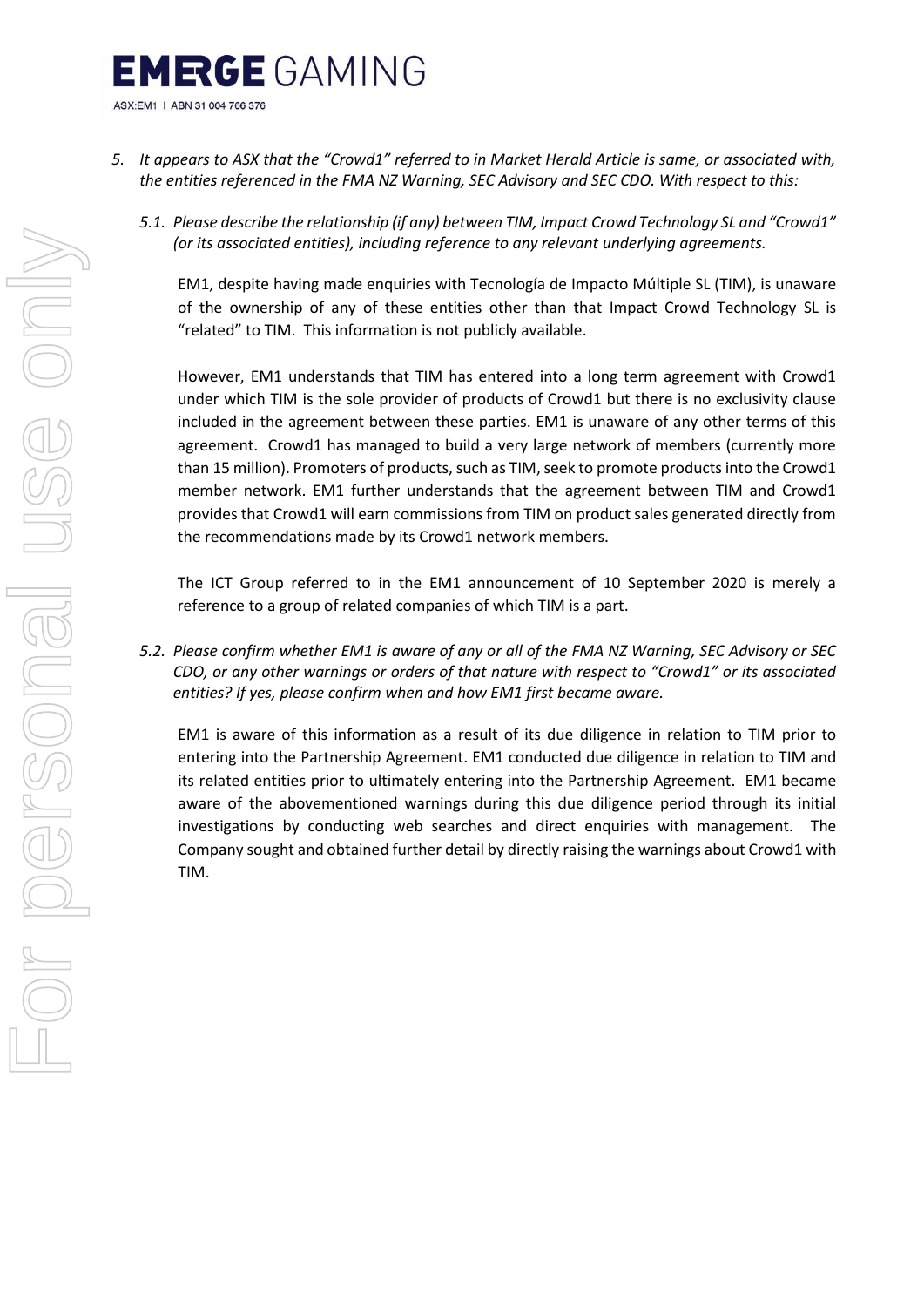# **EMRGE** GAMING

ASX:EM1 | ABN 31 004 766 376

*6. Please provide details of what (if any) due diligence enquiries were undertaken by or on behalf of EM1 in relation to the Partnership Agreement, including in relation to TIM, Impact Crowd Technology SL and/or "Crowd1" (or its associated entities).*

EM1 representatives met with TIM executives on a number of occasions. The company conducted due diligence procedures over an extended period on the ability of TIM to provide users to EM1's Miggster platform and to otherwise satisfy its obligations under the Partnership Agreement, including:

- regular engagement with, and enquiry of Johan Staël von Holstein during the due diligence period. Johan is TIM's CEO and is a respected Swedish entrepreneur, venture capitalist and author who co-founded dot-com companies such as Icon Medialab and LetsBuyIt during the early dot-com boom in Sweden. Johan has taken companies public on the NASDAQ & Stockholm stock exchange;
- review of the TIM and Crowd1's model for providing users to EM1's Miggster platform;
- a detailed review of the Crowd1's marketing technology and members offering;
- verbal queriesin relation to any pending or actual legal proceedings against either Crowd1 and ICT.
- *7. Please provide details of what (if any) due diligence enquiries were undertaken by or on behalf of EM1 in relation to Pre-Registrations. In your answer to this question, please specifically address what steps EM1 took to satisfy itself that all the Pre-Registrations had been recorded, as per the Pre-Registration Announcement.*

EM1 monitored the pre-registration process and has accessto effectively real time information in this regard.

*8. Please provide separately to ASX, any document(s) or correspondence evidencing the Pre-Registrations (not for release to the market).*

Please see marked annexure A, a live snapshot of current pre-registrations to date (pre-registrations from Crowd1 members of 3,090,170 and 4,421,285 pre-registrations from the public linked to a Crowd 1 member thereby totalling 7,511,455 pre-registrations).

*9. What proportion of the Pre-Registrations have been made by parties referred to MIGGSTER through TIM, "Crowd1" or their associated entities?*

As per the announcement of 13 October 2020, the pre-registration was offered initially to TIM's affiliate network with the process opening to the public from 15 October 2020.

Based on the latest information available from TIM, of the  $~7.5$  million pre-registrations, approximately ~41% are verified Crowd1 members and the remaining ~59% are member invited friends, family and other persons in the member network. This means that ~3 million of Crowd1's current 15 million members have pre-registered their interest in MIGGSTER.

The process of pre-registration only allows the public to pre-register if invited, and linked, to an existing Crowd1 Member.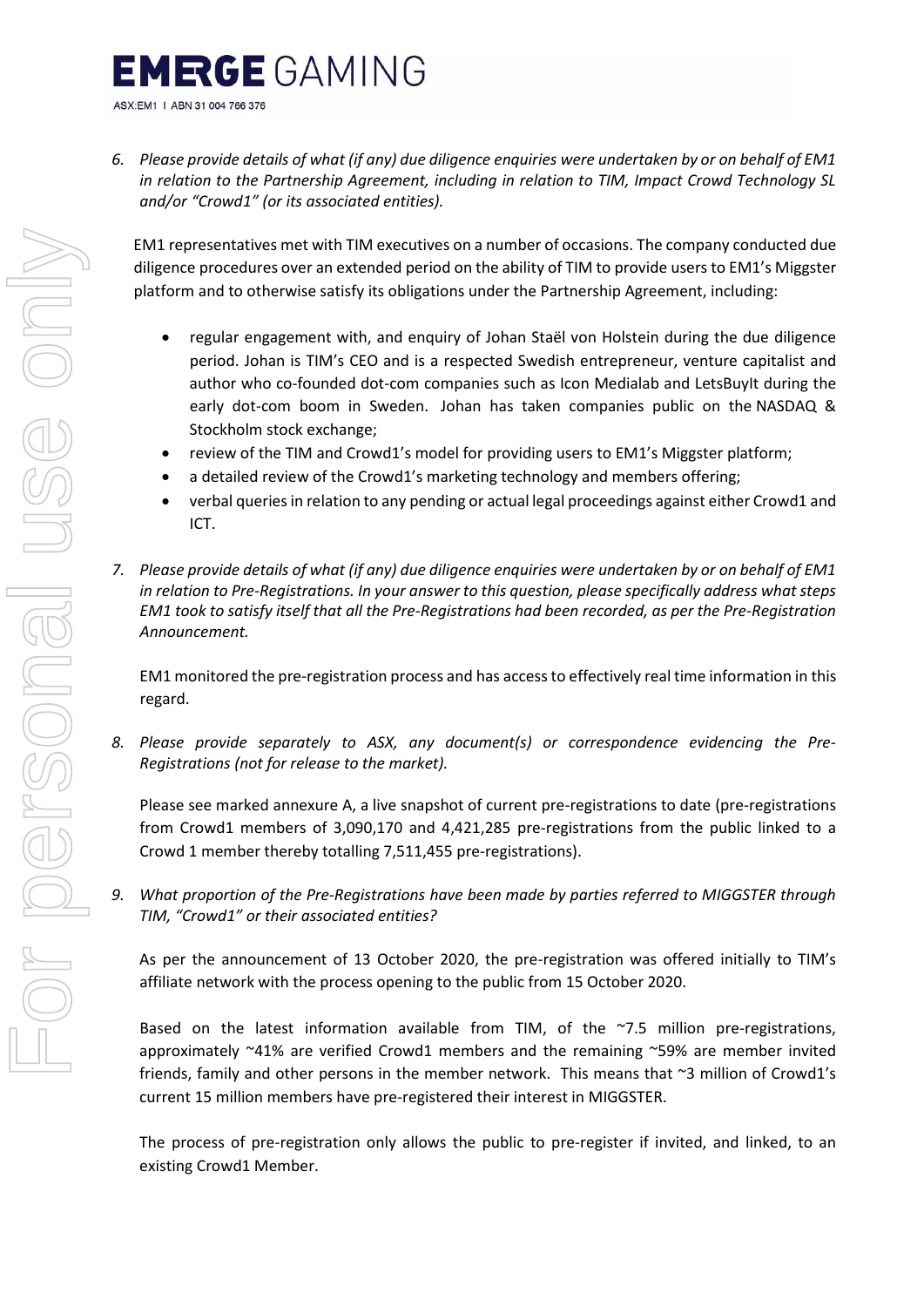

*10. Please outline what (if any) incentives or rewards have, will or may be offered to those who have preregistered for MIGGSTER to date, as per the 15 October Announcement?*

No incentive payments have been made or offered by EM1 and to the best of our knowledge no payments have been made or offered by TIM to pre-registrants to register their interest. However, as stated above, EM1 has no direct access to the relationship between TIM and the Crowd1 members.

EM1 understands that only once a pre-registrant has registered their interest, they have the opportunity to enter into a promotional competition to win non-cash prizes by referring, inviting and pre-registering family, friends and other persons in their personal network.

Further, EM1 understands that the pre-registration process is competitive and registrants are tiered "gold, silver" and are ranked on a leader board etc. for the purposes of determining promotional competition winners post launch.

*11. Is there an obligation on those who have pre-registered for MIGGSTER to convert their Pre-Registrations into a subscription to MIGGSTER? Please provide details.*

No

*12. Please confirm that EM1 is complying with the Listing Rules and, in particular, Listing Rule 3.1.*

Confirmed

*13. Please confirm that EM1's responses to the questions above have been authorised and approved in accordance with its published continuous disclosure policy or otherwise by its board or an officer of EM1 with delegated authority from the board to respond to ASX on disclosure matters.*

Confirmed

#### **About Emerge Gaming**

Emerge Gaming Limited (ASX:EM1) is a leading eSports and gaming technology company. Emerge Gaming owns and operates an online eSports and casual gaming tournament platform technology and lifestyle hub. Via this platform, casual, social and hardcore gamers can play hundreds of gaming titles against each other via their mobile, console or PC, earning rewards and winning prizes.

The platform uses its unique IP, advanced analytics tracking and proprietary algorithms to deliver an optimum tournament gaming experience for users while providing advertisers with the perfect vehicle for delivery of their messaging to a fully engaged audience.

More information: view [www.emergegaming.com.au](http://www.emergegaming.com.au/)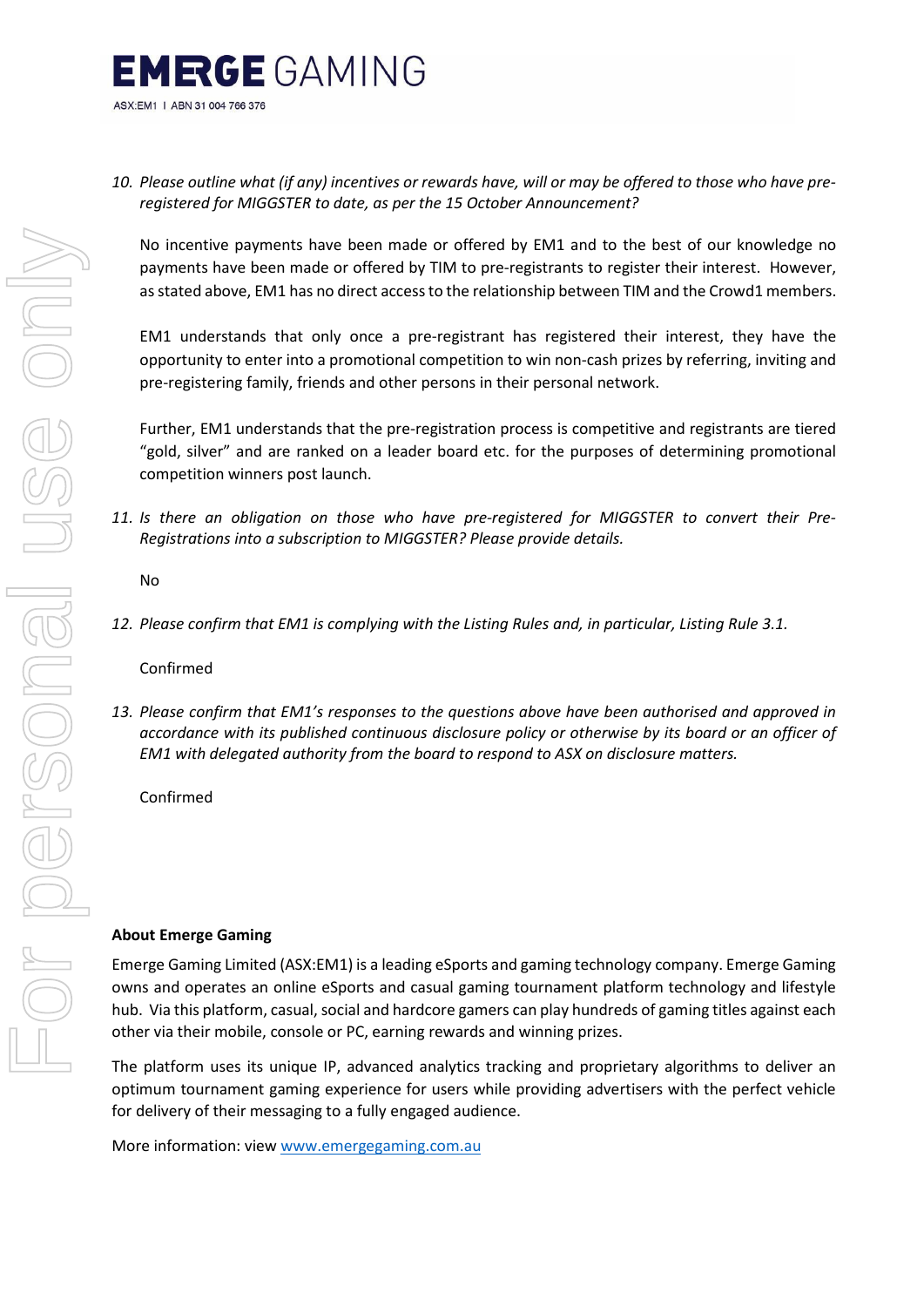

29 October 2020

Reference: 26777

Mr Derek Hall Company Secretary Emerge Gaming Limited

By email

Dear Mr Hall

#### **Emerge Gaming Limited ('EM1'): General – Query**

ASX refers to the following:

- A. EM1's announcement titled "Emerge Expands International Footprint with Revenue Generative Partnership" lodged on the ASX's Market Announcements Platform ('MAP') and released at 9.49 AM AEST on 10 September 2020 (the 'Partnership Announcement'), disclosing EM1's agreement with Tecnologia de Impacto Multiple S.L. ('TIM') to market EM1's tournament platform technology into an affiliate sales network under a white-labelled brand ('Partnership Agreement'). It states, amongst other things, that:
	- (a) EM1, in partnership with TIM and its related entity, Impact Crowd Technology SL, have the common objective of building the world's biggest online casual gaming community by leveraging a sophisticated affiliate network of more than 10 million members;
	- (b) TIM is part of the Impact Crowd Technology Group (ICT).
- B. EM1's announcement titled "Emerge set to launch MIGGSTER Mobile" lodged on MAP and released at 8.20AM AEST on 14 September 2020, which states, amongst other things, that under the Partnership Agreement, TIM is to market MIGGSTER Mobile to its network of affiliates.
- C. EM1's announcement titled "Miggster records 1.8 million pre-registrations for Emerge operated Miggster Mobile" lodged on MAP and released at 9.08 AM AEDT on 15 October 2020, which states, amongst other things, that:
	- (a) between 10 and 14 October 2020, the MIGGSTER Mobile platform was marketed to TIM's network of more than 12 million affiliate members across 150 countries;
	- (b) pre-registration is offered to the public from 15 October 2020, with the network member affiliates being incentivised and rewarded for attracting platform subscribers by promoting MIGGSTER Mobile through their own social networks.
	- ('15 October Announcement').
- D. The Partnership Agreement provided to ASX (not for release to the market) on 27 October 2020 following ASX's request pursuant to listing rule 18.7 made that same day.
- E. EM1's announcement entitled "MIGGSTER Achieves 6 Million Pre-Registrations Milestone" lodged on MAP and released at 8:22 AM AEDT on 28 October 2020 (the 'Pre-Registration Announcement'), disclosing that MIGGSTER has recorded 6 million pre-registrations ('Pre-Registrations').
- F. The Market Herald's article entitled "Are Emerge Gaming's (ASX:EM1) 6m pre-registrations real?" published on its website today, 28 October 2020, ('Market Herald Article') and available at <https://themarketherald.com.au/are-emerge-gamings-asxem1-6m-pre-registrations-real-2020-10-28/> Among other things, the Market Herald Article states that: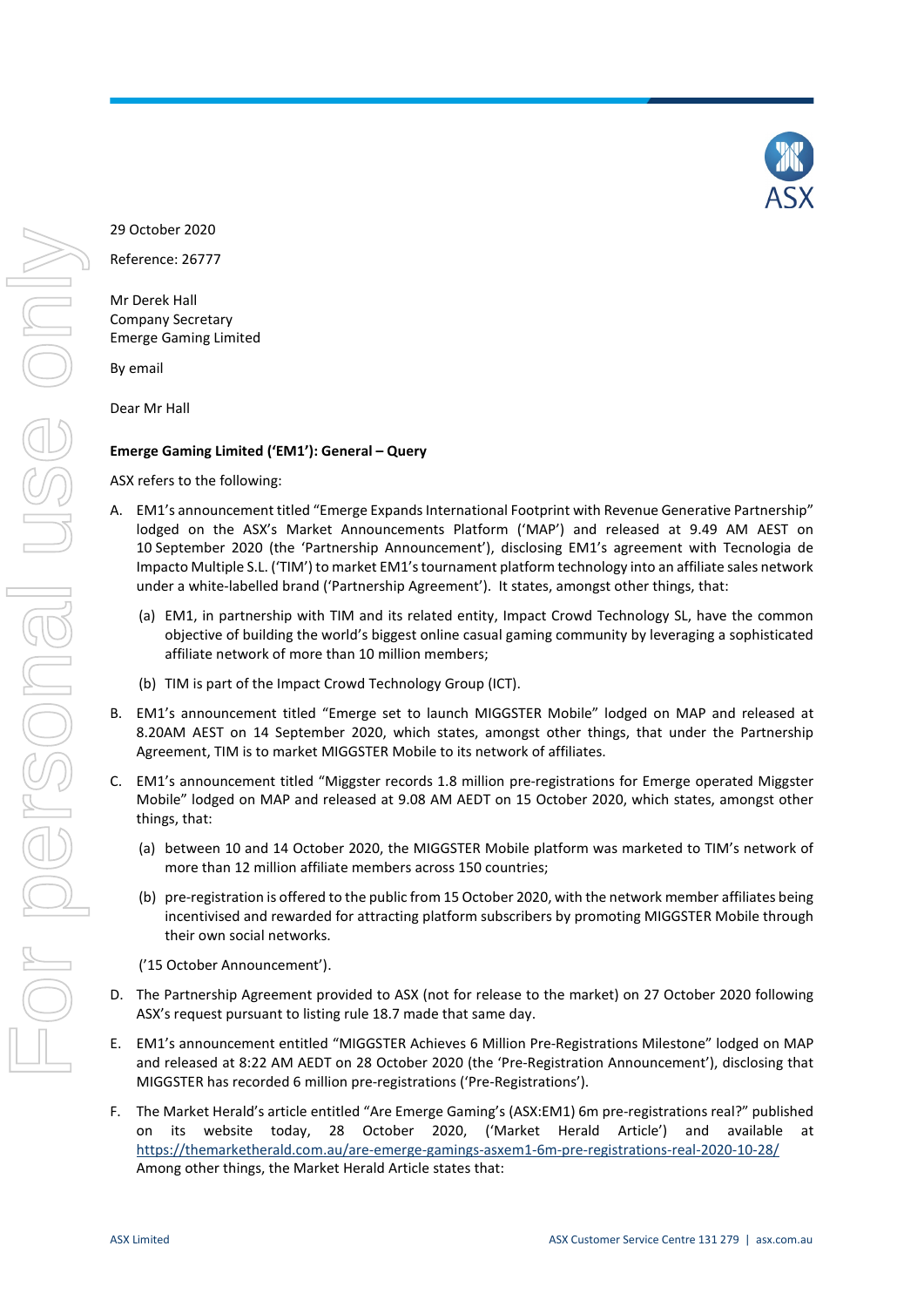- (a) TIM is part of the wider Impact Crowd Technology Group (ICT) a multi-level marketing company whose founder has had ICT and his other business, Crowd1, flagged by market authorities in Norway, South Africa, New Zealand and the Philippines.
- (b) Crowd1 describes itself as online networking and marketing company with intentions of "giving members all over the world the unique opportunity to take part in the gig economy".
- (c) The multi-level marketing practices adopted by ICT mean that an unspecified amount of preregistrations for the Emerge Gaming platform are incentivised.
- (d) It is not known how many pre-registrations will convert to paid subscribers when MIGGSTER launches next month, nor what users were offered as incentives.
- G. The Financial Markets Authority of New Zealand's website which includes a warning in respect of "Crowd1 and Impact Crowd Technology S.L." (page last updated on 5 June 2020) which states that:

'*We recommend exercising caution before dealing with Crowd1 and Impact Crowd Technology S.L. as they are not registered companies or financial service providers in New Zealand.*

*The following overseas regulators have cautioned the public about Crowd1*

*SEC – Philippines Advisory*

*SEC – Philippines Cease and Desist*

*FSC – Mauritius Investor Alert.*',

(the 'FMA NZ Warning'. A copy of which can be found here - [https://www.fma.govt.nz/news-and](https://www.fma.govt.nz/news-and-resources/warnings-and-alerts/crowd1-and-impact-crowd-technology-s-l/)[resources/warnings-and-alerts/crowd1-and-impact-crowd-technology-s-l/\)](https://www.fma.govt.nz/news-and-resources/warnings-and-alerts/crowd1-and-impact-crowd-technology-s-l/).

- H. The Republic of the Philippines Securities Exchange Commission ('SEC') advisory on 28 April 2020 which advised the public to exercise caution in dealing with any individual or group of persons soliciting investments for and on behalf of "Crowd1 Asia Pacific Inc" ('Crowd1 Asia Pacific') ('SEC Advisory'). A copy of which is available here - <https://www.sec.gov.ph/advisories-2020/crowd1-asia-pacific-inc/>
- I. The SEC's declaration (posted 20 July 2020) which states that it has made its cease and desist order permanent, stopping Crowd1 Asia Pacific from soliciting and accepting investments from the public under a scheme disguised as a digital marketing business ('SEC CDO'). A copy of which is available here <https://www.sec.gov.ph/pr-2020/sec-declares-cease-and-desist-order-against-crowd1-permanent/>
- J. The change in price of EM1's securities from \$0.037 on 10 September 2020 to a high of \$0.102 on 28 October 2020.
- K. Listing Rule 3.1, which requires a listed entity to immediately give ASX any information concerning it that a reasonable person would expect to have a material effect on the price or value of the entity's securities.
- L. The definition of "aware" in Chapter 19 of the Listing Rules, which states that:

*"an entity becomes aware of information if, and as soon as, an officer of the entity (or, in the case of a trust, an officer of the responsible entity) has, or ought reasonably to have, come into possession of the information in the course of the performance of their duties as an officer of that entity" and section 4.4 in Guidance Note 8 Continuous Disclosure: Listing Rules 3.1 – 3.1B "When does an entity become aware of information."*

- M. Listing Rule 3.1A, which sets out exceptions from the requirement to make immediate disclosure, provided that each of the following are satisfied.
	- *"3.1A Listing rule 3.1 does not apply to particular information while each of the following is satisfied in relation to the information:*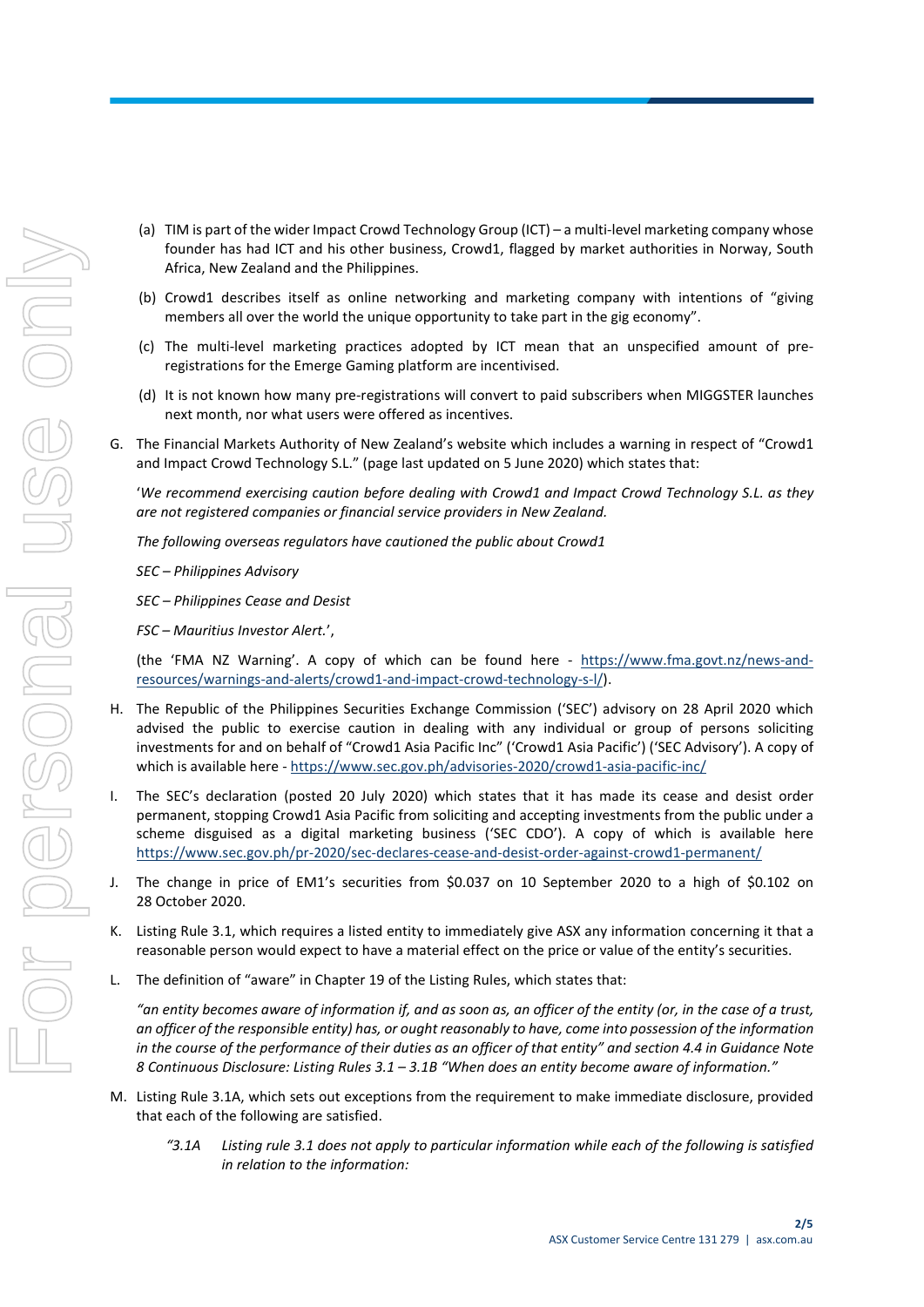- *3.1A.1 One or more of the following applies:*
	- *It would be a breach of a law to disclose the information;*
	- *The information concerns an incomplete proposal or negotiation;*
	- *The information comprises matters of supposition or is insufficiently definite to warrant disclosure;*
	- *The information is generated for the internal management purposes of the entity; or*
	- *The information is a trade secret; and*
- *3.1A.2 The information is confidential and ASX has not formed the view that the information has ceased to be confidential; and*
- *3.1A.3 A reasonable person would not expect the information to be disclosed."*
- N. ASX's policy position on the concept of "confidentiality", which is detailed in section 5.8 of Guidance Note 8 *Continuous Disclosure*: Listing Rules 3.1 – 3.1B. In particular, the Guidance Note states that:

*"Whether information has the quality of being confidential is a question of fact, not one of the intention or desire of the listed entity. Accordingly, even though an entity may consider information to be confidential and its disclosure to be a breach of confidence, if it is in fact disclosed by those who know it, then it ceases to be confidential information for the purposes of this rule."*

#### **Request for information**

Having regard to the above, ASX asks EM1 to respond separately to each of the following questions and requests for information:

- 1. Does EM1 consider the Partnership Agreement to be information that a reasonable person would expect to have a material effect on the price or value of its securities?
- 2. If the answer to question 1 is "no", please advise the basis for that view.
- 3. When did EM1 first become aware of the Partnership Agreement?
- 4. If EM1 first became aware of the Partnership Agreement before 10 September 2020 (being the date of the Partnership Announcement), did EM1 make any announcement prior to the relevant date which disclosed the information? If so, please provide details. If not, please explain why this information was not released to the market at an earlier time, commenting specifically on when you believe EM1 was obliged to release the information under Listing Rules 3.1 and 3.1A and what steps EM1 took to ensure that the information was released promptly and without delay.
- 5. It appears to ASX that the "Crowd1" referred to in Market Herald Article is same, or associated with, the entities referenced in the FMA NZ Warning, SEC Advisory and SEC CDO. With respect to this:
	- 5.1 Please describe the relationship (if any) between TIM, Impact Crowd Technology SL and "Crowd1" (or its associated entities), including reference to any relevant underlying agreements.
	- 5.2 Please confirm whether EM1 is aware of any or all of the FMA NZ Warning, SEC Advisory or SEC CDO, or any other warnings or orders of that nature with respect to "Crowd1" or its associated entities? If yes, please confirm when and how EM1 first became aware.
- 6. Please provide details of what (if any) due diligence enquiries were undertaken by or on behalf of EM1 in relation to the Partnership Agreement, including in relation to TIM, Impact Crowd Technology SL and/or "Crowd1" (or its associated entities) .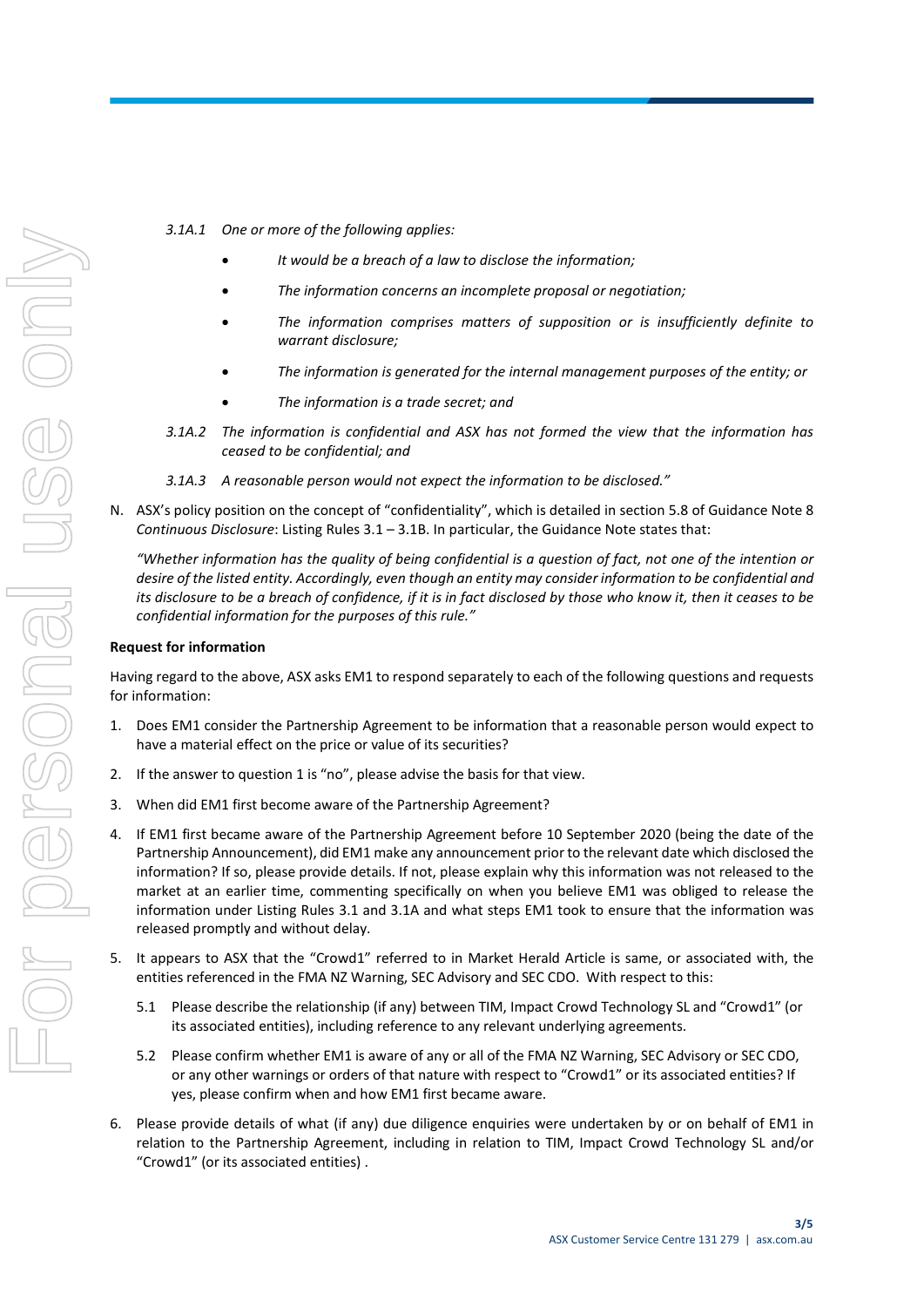- 7. Please provide details of what (if any) due diligence enquiries were undertaken by or on behalf of EM1 in relation to Pre-Registrations. In your answer to this question, please specifically address what steps EM1 took to satisfy itself that all the Pre-Registrations had been recorded, as per the Pre-Registration Announcement.
- 8. Please provide separately to ASX, any document(s) or correspondence evidencing the Pre-Registrations (not for release to the market).
- 9. What proportion of the Pre-Registrations have been made by parties referred to MIGGSTER through TIM, "Crowd1" or their associated entities?
- 10. Please outline what (if any) incentives or rewards have, will or may be offered to those who have preregistered for MIGGSTER to date, as per the 15 October Announcement?
- 11. Is there an obligation on those who have pre-registered for MIGGSTER to convert their Pre-Registrations into a subscription to MIGGSTER? Please provide details.
- 12. Please confirm that EM1 is complying with the Listing Rules and, in particular, Listing Rule 3.1.
- 13. Please confirm that EM1's responses to the questions above have been authorised and approved in accordance with its published continuous disclosure policy or otherwise by its board or an officer of EM1 with delegated authority from the board to respond to ASX on disclosure matters.

#### **When and where to send your response**

This request is made under Listing Rule 18.7. Your response is required as soon as reasonably possible and, in any event, by no later than **4:00 PM AWST Monday, 2 November 2020**. You should note that if the information requested by this letter is information required to be given to ASX under Listing Rule 3.1 and it does not fall within the exceptions mentioned in Listing Rule 3.1A, EM1's obligation is to disclose the information 'immediately'. This may require the information to be disclosed before the deadline set out in the previous paragraph and may require EM1 to request a trading halt immediately.

Your response should be sent to me by e-mail at **ListingsCompliancePerth@asx.com.au**. It should not be sent directly to the ASX Market Announcements Office. This is to allow me to review your response to confirm that it is in a form appropriate for release to the market, before it is published on the ASX Market Announcements Platform.

#### **Suspension**

If you are unable to respond to this letter by the time specified above, ASX will likely suspend trading in EM1's securities under Listing Rule 17.3.

#### **Listing Rules 3.1 and 3.1A**

In responding to this letter, you should have regard to EM1's obligations under Listing Rules 3.1 and 3.1A and also to Guidance Note 8 *Continuous Disclosure*: Listing Rules 3.1 – 3.1B. It should be noted that EM1's obligation to disclose information under Listing Rule 3.1 is not confined to, nor is it necessarily satisfied by, answering the questions set out in this letter.

#### **Release of correspondence between ASX and entity**

We reserve the right to release a copy of this letter, your reply and any other related correspondence between us to the market under listing rule 18.7A.